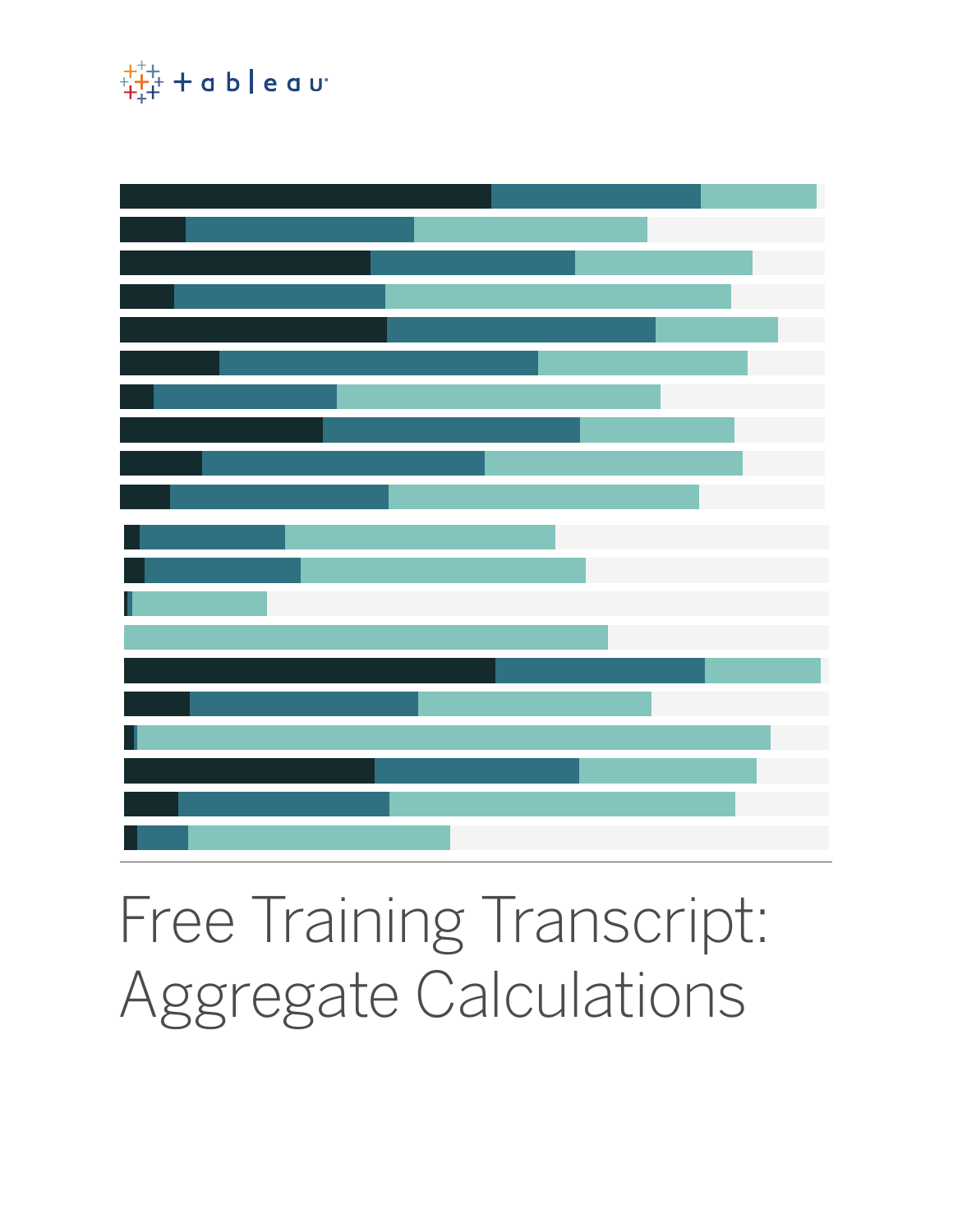Welcome to this video on aggregate calculations. You can download the Exercise workbook to follow along in your own copy of Tableau.

# AGG Calculations

Have you ever seen an "AGG" at the beginning of a pill? AGG stands for 'aggregation' and tells us that the aggregation is built into the calculation rather than performed after the fact. Let's create a profit ratio to see this: Double click in the Columns shelf, and we'll type SUM(Profit)/SUM(Sales), and we'll hit enter. Notice that the pill now begins with AGG instead of SUM. AGG means the aggregation is part of the calculation itself.

# Attribute Aggregation

We know what AGG means, but what about ATTR? This is another common thing seen with aggregate calculations. Let's say we want to aggregate separately for different dimensions values – for example, we want to average Corporate Sales but take the median of Sales for the other Customer Segments.

Right-click in the data window and Create Calculated Field… We'll call this 'Segment Sales'. IF [Segment] = "Corporate" THEN AVG(Sales) ELSE MEDIAN(Sales) END. This says, if the segment is corporate take the average of sales. Otherwise, take median sales. But Tableau tells us that there is an error in the calculation: cannot mix aggregate and non-aggregate comparisons. So we need to aggregate Segment, but how? By using the attribute aggregation – we'll wrap Segment in ATTR – make sure to include the parentheses. And now the calculation is valid. We'll hit OK. Let's add Segment Sales to the view, and now we can see that the average corporate sales is much larger than the median sales for the other Segments. And now we know the pill says AGG because the aggregations are defined in the calculation.

But what did Attribute do? Attribute checks to see if there is only one value for a given field for all rows in result set. If there is only one value for the data selected, Attribute returns that value. If there is more than one value for that subset of data, it returns an asterisk. Another way of thinking of the attribute function is as the equivalent to the logical test "if min equals max then return that value". We could also use MIN or MAX if we know there's only one value, though these may artificially pick single value when